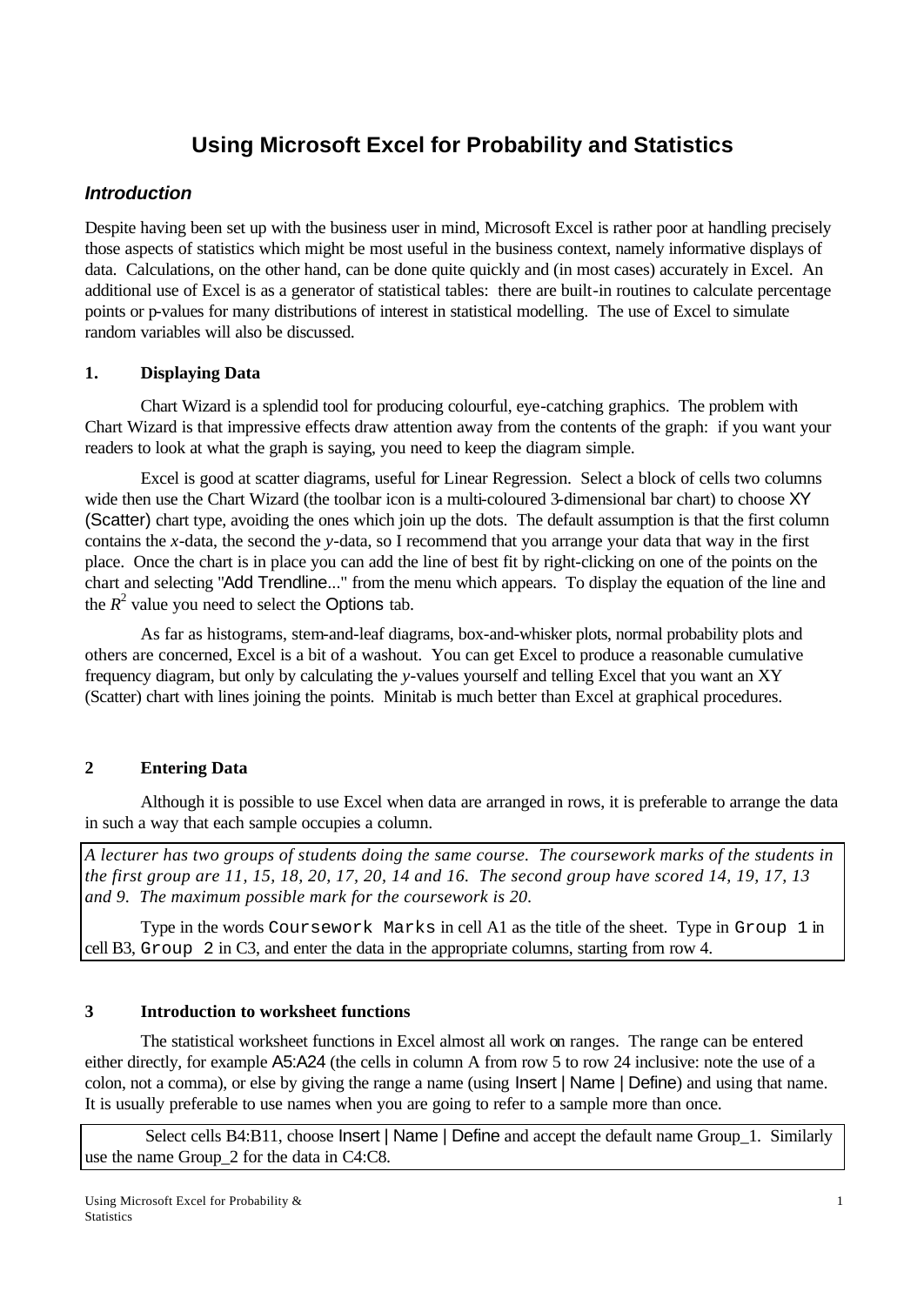The first idea that occurs to us might be to calculate the means of the two samples. The Excel function which calculates sample means is called AVERAGE(). (In Excel you can always use lower case letters instead of upper case for function names and cell references; I just use upper case to make it stand out in the printed notes.)

In cell A13 type the words Sample mean as a label, then in B13 enter =AVERAGE(Group\_1). You should find that the average of the values in column B is now visible in cell B13 in the main body of the spreadsheet.

Find the sample mean of Group 2's scores similarly.

A general point about worksheet functions like AVERAGE() is that you must not leave a space between the name of the function and the opening parenthesis, otherwise Excel will consider it an error.

## **4 Relative and Absolute Addressing**

Copying the formula  $=\angle AVERAGE$  (Group 1) from cell B13 into cell C13 is not helpful, as it leaves you with the average of Group 1 rather than Group 2. But if you had typed =AVERAGE(B4:B11) into B13 and then copied that into C13, you would have found that it gave you the right result. Why are the results different?

The difference lies in the fact that B4:B11 is a relative address, whereas Group\_1, which could equally well be written \$B\$4:\$B\$11, is an absolute address. When a formula involving a relative address is copied into a cell which is one column across and 3 rows down from its original position, the formula in the new cell refers to a range which is shifted by one column and 3 rows from the original range. A formula involving an absolute address always refers to the same address, even if the formula is copied to another cell.

Investigate the effects of the half-absolute addresses \$B4:\$B11 and B\$4:B\$11 by using them, one at a time, in the AVERAGE formula and copying the formula across to other cells.

See Contingency Tables in Section 10 for an application which shows their importance.

## **5 More Worksheet Functions for Statistics**

AVERAGE() is only one of a large number of functions which Excel provides to assist with the manipulation of numbers. It is often difficult to remember the precise name of a particular function, or the order of the parameters. To assist you in this, Excel provides the function wizard.

If you press the button on the toolbar labelled  $f_x$ , this invokes the function wizard, which starts off by trying to determine which function you need. As you use the program you will find the functions that you call upon are kept in the function category called Most Recently Used, but to start with you will have to find the functions elsewhere. Most, though not all, of the functions we use here will be in the Statistical category.

Practice with the function wizard. In rows 14 to 19 of column A type in text for labels: Standard Deviation, Maximum, Upper Quartile, Median, Lower Quartile and Minimum. In columns B and C enter formulas to calculate the required values: the functions you will need are STDEV, MIN, MAX, MEDIAN and QUARTILE. For the first four you can type the formula directly into the cell, not forgetting to begin the formula with an = sign, or you can use function wizard to guide you through. When it comes to quartiles you are probably better off using the function wizard, as the QUARTILE function needs to know not only the range but also which quartile is required (1 for lower, or 3 for upper).

MIN, MAX and MEDIAN, like AVERAGE, can take more than one argument. In this instance we only enter the range Group\_1 (or Group\_2) as the first argument and leave all the others blank, but it is no harder to calculate the sample statistics for a set of values which do not fill a rectangular area of the sheet.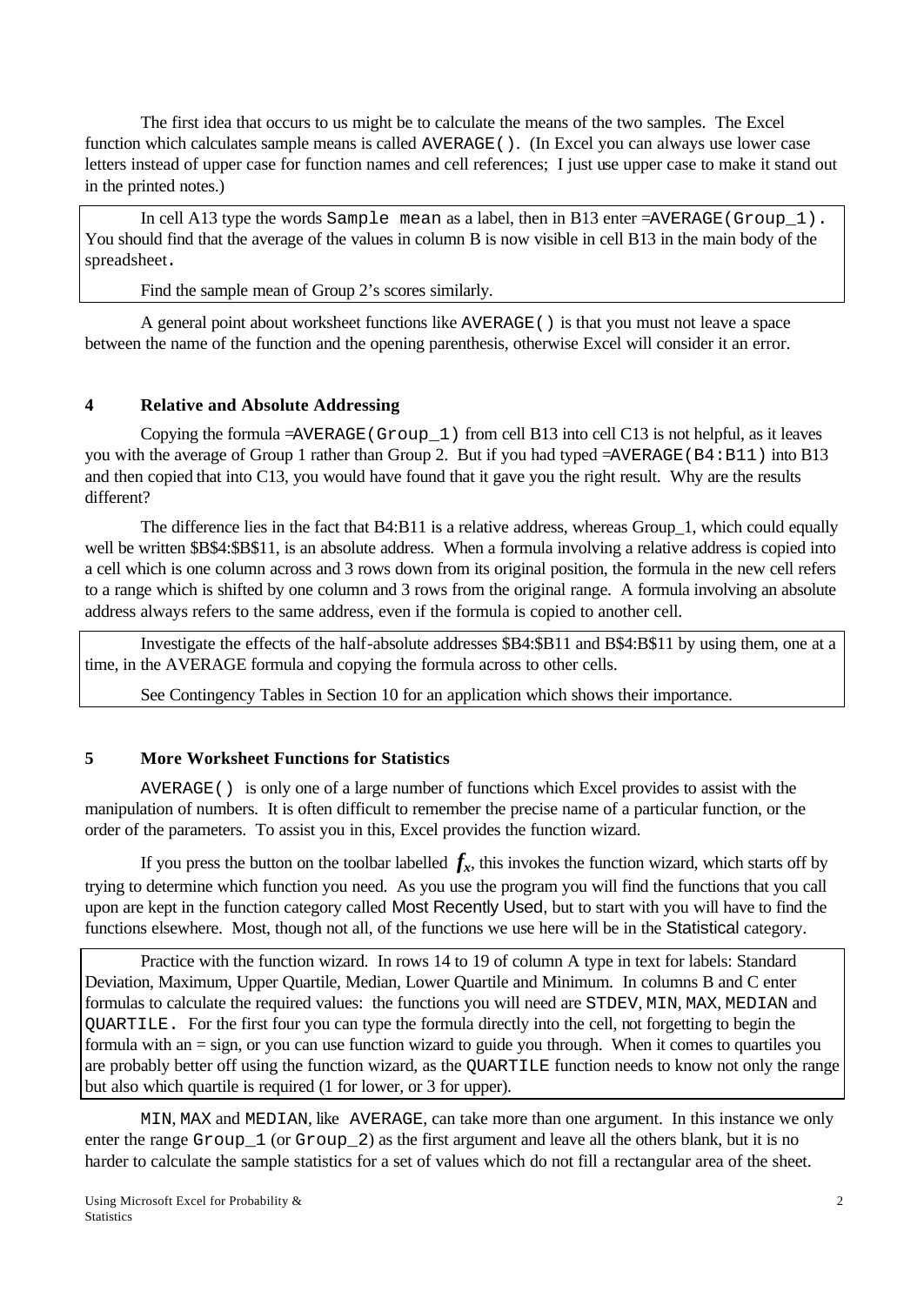Other simple functions include:  $COUNT(range)$  – the number of cells in the range which contain numerical data  $VAR(range) - the sample variance of the range$  $SUM(*range*) – the sum of the values in the range)$  $SUMSQ$ (range) – the sum of the squares of the values in the range DEVSQ(range) —  $\sum (x_i - \overline{x})^2$ 

#### **6 Functions useful for calculating probabilities**

As a short-cut to calculating probabilities for standard distributions it is possible to use: BINOMDIST( $x, k, \theta, 0$ ) − this is  $P(X = x)$ , i.e. the probability function, when  $X \sim Bin(k, \theta)$ BINOMDIST( $x, k, \theta, 1$ ) – this is  $P(X \le x)$ , i.e. the distribution function, when  $X \sim Bin(k, \theta)$ POISSON( $x, \mu, 0$ ) and POISSON( $x, \mu, 1$ ) – similarly, when  $X \sim \text{Poisson}(\mu)$ NEGBINOMDIST( $x, 1, \theta$ ) – the probability function of Geometric( $\theta$ ) NORMSDIST( $z$ ) − *P*( $Z \le z$ ) when  $Z \sim N(0,1)$ , i.e. the standard Normal distribution function  $\Phi$ . NORMDIST( $x$ ,  $\mu$ ,  $\sigma$ , 1) –  $P(X \leq x)$  when  $X \sim N(\mu, \sigma^2)$ NORMDIST( $x$ ,  $\mu$ ,  $\sigma$ , 0) – the density function of *X* when  $X \sim N(\mu, \sigma^2)$ EXPONDIST(x, $\lambda$ , 1) and EXPONDIST(x, $\lambda$ , 0) – similarly for the case where  $X \sim \exp(\lambda)$ 

These probabilities are also helpful when you have to calculate p-values for non-Normal distributions. For example, the p-value associated with the observed value *Tobs* of the t-statistic for a two-sided t test with 24 degrees of freedom is given by TDIST(*Tobs*, 24, 2). Functions FDIST and CHIDIST are also available, for the F and  $\chi^2$  distributions, but should be treated with caution because the command syntax is not the same as for the TDIST command.

#### **7 Functions useful for calculating critical values**

Percentage points of all the standard distributions are available, but be careful, because there is no uniformity of syntax. In all these examples the 5% point is given; for different percentage points it should be elementary to adjust the function appropriately.

NORMSINV(0.95) gives the 5% point of the standard N(0,1) distribution.

NORMINV(0.95, $\mu$ , $\sigma$ ) – the same, but for N( $\mu$ ,  $\sigma$ <sup>2</sup>)

TINV( $0.1, v$ ) – note that TINV is intended for use in calculating two-sided confidence intervals, which is why the first argument is the confidence level (10%) instead of the percentage point (5%).

FINV(0.05, v1, v2) – the (upper) 5% point of the F distribution with numerator degrees of freedom equal to  $v_1$  and denominator df  $v_2$ . For the lower 5% point you can use either FINV(0.95, v1, v2) or  $1/FINV(0.05, v2, v1)$  (note the interchange of the df parameters here).

CHIINV(0.05, v) – again the upper 5% point; use CHIINV(0.95, v) for the lower 5% point.

### **8 Functions for hypothesis testing and confidence intervals**

#### Excel provides:

ZTEST(sample,  $\mu$ 0,  $\sigma$ ) – the p-value associated with a test of H<sub>0</sub>:  $\mu = \mu_0$  against H<sub>1</sub>:  $\mu \neq \mu_0$ when the standard deviation of the population is known to be  $\sigma$ .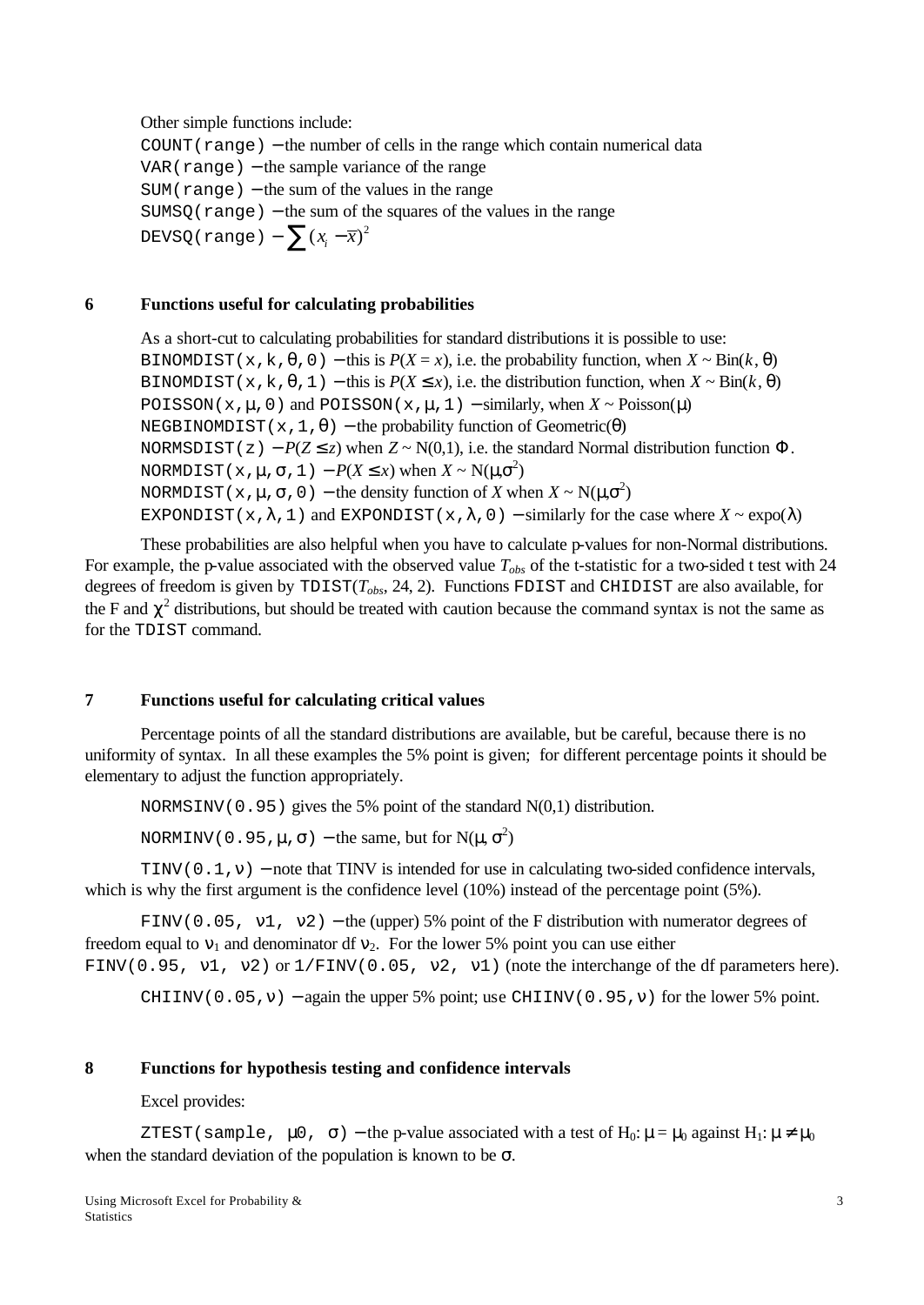TTEST(xsample, ysample, 2, 2) – the p-value associated with a test of  $H_0: \mu_X = \mu_Y$ against  $H_1: \mu_X \neq \mu_Y$  using the standard two-sample t test. The third parameter controls whether the test is a one-sided or two-sided test, the final parameter may be adjusted to give a paired-sample test or the Welch test (an approximate t test in the case where equal variances are not assumed).

CHITEST(observed\_range,expected\_range) − the p-value associated with the contingency table procedure. You need to work out the expected values and arrange them in a rectangle of the same dimensions as the rectangle of observed values.

## **9 Functions useful for linear regression**

The least squares estimates *a* and *b* of the parameters  $\alpha$  and  $\beta$  of the linear regression model  $Y = \alpha + \beta x + E$  can be obtained as  $a = \text{INTERCEPT}(y\text{-}range, x\text{-}range), b = \text{SLOPE}(y\text{-}range, x\text{-}range).$ 

Quantities used in the analysis of a regression can be obtained as  $S_{xx} = DEVSQ(x-range)$ ,

 $S_{yy} = DEVSQ(y-range), S_{xy} = b * S_{xx}, \hat{S}^2 = S_{yy} - b * S_{xy}$ 

Fitted values are calculated as  $a + b*x$ , or alternatively using TREND(y-range, x-range, x-range); residuals are given by Observed − Fitted.

FORECAST(x<sub>0</sub>, y-range, x-range) calculates  $a + b * x_0$  for the purpose of forecasting future *y*-values.

Also useful are CORREL(*y-range*, *x-range*), the correlation coefficient, and RSQ(*y-range*, *x-range*), the value of  $R^2$ . You might also care to investigate STEYX(*y-range*, *x-range*), which claims to give estimates of the standard error of each *y*-value in the regression.

## **10 Ranks**

If you need to conduct a test based on ranks, it would of course be helpful to have a reliable function to calculate the relative ranks of the observations. Excel provides a function which is not quite what is needed, so a certain amount of extra effort is required. The problem lies in the way Excel handles ties: for example, if the highest value in the sample is achieved by three observations, they will each be given rank 1 instead of (as required by rank-based methods) rank 2.

Some thought will enable you to get around this problem. It is clear that we need to add to the rank calculated by Excel a quantity which is 0.5 \* (number of observations which have this value − 1). So the formula to calculate the rank of one value, say A20, in a sample, taking proper account of ties, is

RANK(A20, WholeSample) + 0.5\*(COUNTIF(WholeSample, "=" & A20)-1)

Here the COUNTIF() function is used to count the number of values in the whole sample which satisfy the condition that they are equal to A20.

If you prefer to have your numbers ranked in ascending order instead, use

RANK(A20,WholeSample,1) -  $0.5*(CUVTIF(WholeSample, "="A20)-1)$ 

#### **11 Goodness-of-Fit tests**

The procedure for Goodness-of-Fit tests is to arrange the Observed frequencies in one column the Expected frequencies in a separate column the same size and shape, and the values of  $(O_i - E_i)^2 / E_i$  in yet a third column. These last can then be summed to give the  $X^2$  value.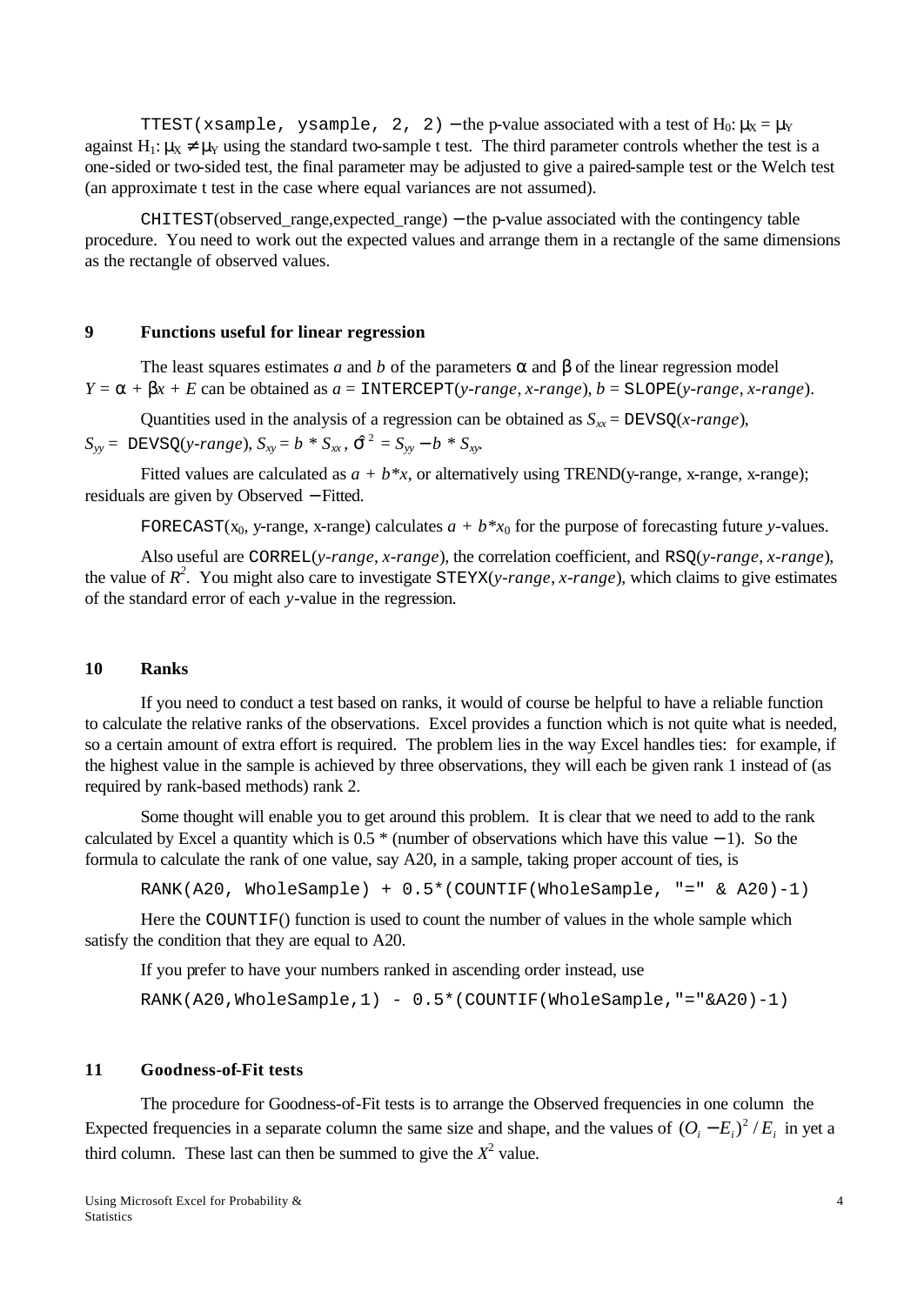To calculate the Expected values, you will first need to estimate the parameter of the distribution, then to use the estimate to calculate probabilities. For example, when testing the fit of a Poisson distribution, first find the sample mean of the data to estimate the parameter of the Poisson, then calculate expected frequencies using the formula  $=N*$  POISSON(i, LambdaEst, 0), where *N* is the total number of observations, perhaps obtained as =SUM(frequencies).

The procedure is more difficult for continuous distributions, but only because you have to choose the end-points of the intervals into which the observations are sorted. For example, suppose you want to test normality based on a division of the sample into the intervals ( $-\infty$ , 1), (1,2), (2,3), (3,5) and (5, $\infty$ ). First estimate  $\mu$  and  $\sigma$  in the usual way, name the estimators MuHat and SigmaHat, then calculate

N\* NORMDIST(1, MuHat, SigmaHat, 1) N\*(NORMDIST(2,MuHat,SigmaHat,1)-NORMDIST(1,MuHat,SigmaHat,1)), etc.

#### **12 Contingency Tables**

The Observed and Expected values will each occupy a rectangle rather than a column. Suppose the Observed area is A4:C8. On the table of Observed values, use SUM() to calculate row sums and column sums, entering the values at the end of the row (D4:D8) or foot of the column (A9:C9). Find the overall sum of the observed frequencies similarly. With a little care we can fill in the whole Expected table with a single formula copied into all cells. In F4 type =\$D4\*A\$9/\$D\$9 and copy it into F4:H8.

You can now use the CHITEST() function to calculate the p-value of the  $X^2$  statistic.

### **13 The Analysis TookPak**

Excel provides a number of statistical features by means of an Add-In known as the Analysis ToolPak. If this is already set up for your version of Excel you will see the item Data Analysis... appearing at the bottom of the Tools menu. If not, choose Tools | Add-Ins... and select both Analysis ToolPak and Analysis ToolPak VBA.

The routines provided by the Analysis ToolPak are generally adequate, but have the disadvantage that they are not linked to the data: unlike the worksheet functions, they will not update themselves automatically if you change the original data.

**Descriptive statistics**: this tool provides a collection of sample statistics for a given range of data, including sample mean, variance, median, quartiles, mode and a number of others.

**F-Test Two-Sample for Variances**: tell it where to find the two samples and this procedure will give you a one-sided p-value (double it to get the usual two-sided p-value) and will tell you the cut-off point for significance at whatever level you decide is suitable.

**Regression**: gives estimates of the parameters  $\alpha$  and  $\beta$ , reports  $R^2$  and adjusted  $R^2$ , gives the estimate of σ; will report fitted values and residuals if required. Summarises the statistical findings in two tables: one gives estimated values of parameters and confidence intervals, the other decomposes the total variation into residual sum of squares and error sum of squares.

**t-Test: Paired Two Sample for Means**: assumes that the two samples you give it are Before and After samples, then gives p-values for one-sided and two-sided tests based on the t distribution.

**t-Test: Two-Sample Assuming Equal Variances**: the standard two-sample t-test as performed in lectures.